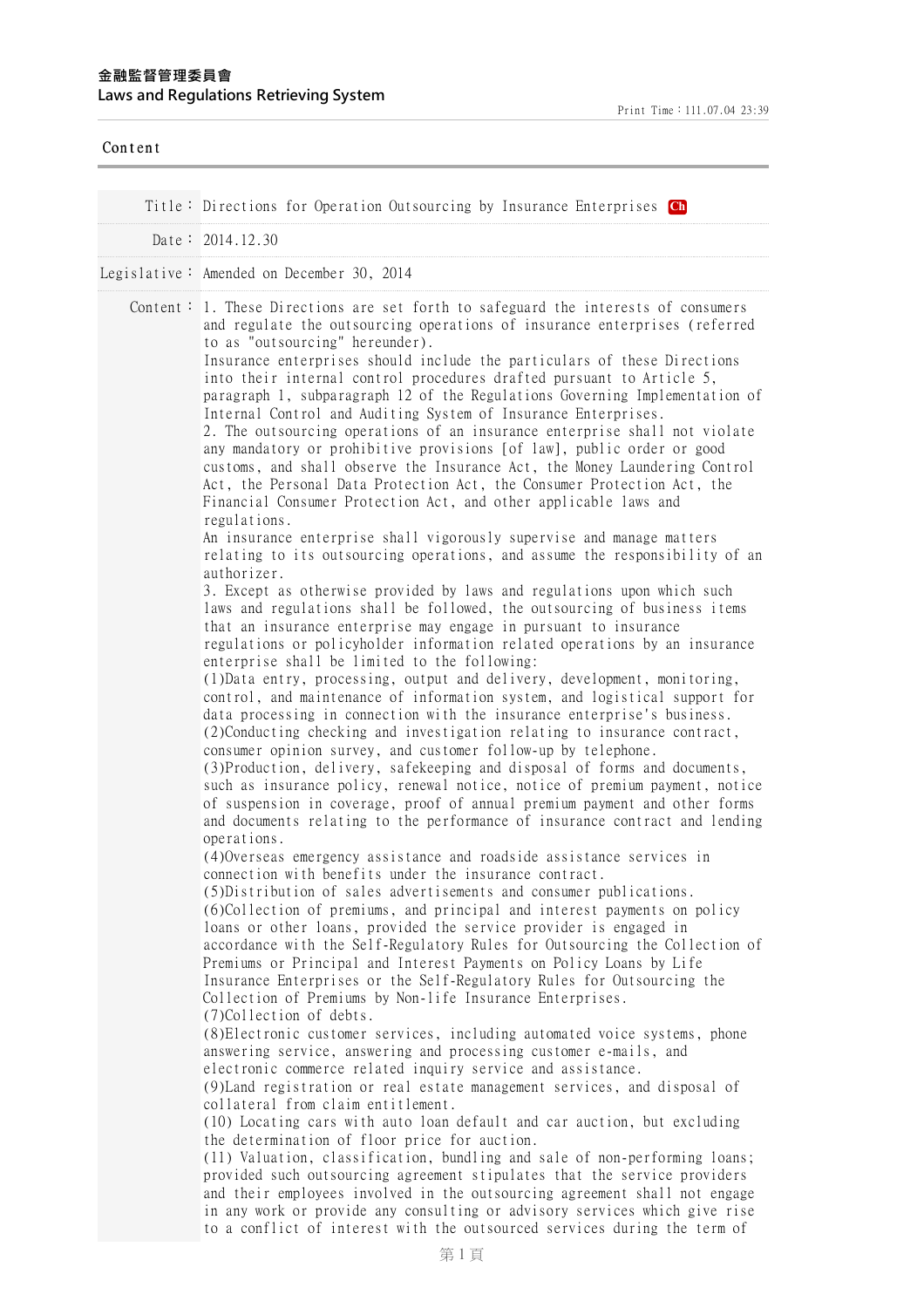such outsourcing agreements or during a reasonable period of time after termination/expiry thereof.

(12) Other operations approved by the competent authority for outsourcing. Except for outsourcing operations stipulated in subparagraph 7 and subparagraph 12 of the preceding paragraph where an insurance enterprise is required to apply to the competent authority for approval pursuant to Point 10 herein, an insurance enterprise shall file its outsourced operations, content and scope in a manner prescribed by the competent authority with the competent authority or an institution designated by the competent authority for other outsourcing operations stipulated in the preceding paragraph.

4. Under the premises that outsourcing will not affect the sound operation of the insurance enterprise, the interests of customers, or regulatory compliance, the insurance enterprise may outsource the operations stipulated in the preceding point in accordance with its internal outsourcing procedures approved by its board of directors, or by an officer authorized by the head office in the case of a branch of a foreign insurance enterprise in Taiwan.

The internal outsourcing procedures referred to in the preceding paragraph shall specify the following particulars:

(1)The designation of a unit-in-charge and its authority and responsibility.

(2)Scope of operations that may be outsourced.

(3)Internal operation and procedure that assure the protection of customer interests.

(4)Risk management principles and operating procedure.

(5)Internal control principles and operating procedure.

(6)Other outsourcing operations and procedures.

5. The unit-in-charge assigned by an insurance enterprise for its outsourcing operations pursuant to paragraph 2, subparagraph 1 of the preceding point shall carry out the following tasks:

(1)Managing outsourced operations in accordance with the internal outsourcing procedures set out in accordance with the preceding point. (2)Supervising the outsourced operations in connection with the protection of customer interests, risk management and internal controls, conducting periodic evaluation, and submitting the findings to the board of directors or officer authorized by the head office in the case of a branch of a foreign insurance enterprise in Taiwan.

(3)Supervising the establishment and implementation of internal control and internal audit system by the service providers.

(4)Drafting and executing the measure for selecting service providers, and ensuring that the outsourced operation is a business item that the selected service provider is legally allowed to operate.

(5)Other matters as required by the competent authority.

When outsourcing the collection of debts arising from loans, the unit-incharge should check regularly relevant information in the outsourcing service providers and employees registration system created by the Joint Credit Information Center (the "JCIC") and retain a copy of the inquiry record for future reference as a part of insurance enterprise's internal control activities over outsourcing and supervision of service provider's internal control systems.

6. The internal operations and procedures of an insurance enterprise in connection with the outsourcing operations of an insurance enterprise that assure the protection of customer interests as provided in Point 4, paragraph 2, subparagraph 3 herein shall contain at least the following: (1)Where an outsourced operation involves customer information, the customer information shall be handled in accordance with the Personal Data Protection Act and the insurance contract executed by the insurance enterprise and the customer shall include a provision that requires the insurance enterprise to inform the customer [of the outsourcing]. If the agreement does not include such a provision, the insurance enterprise shall notify its customers in writing or by other appropriate means of the outsourcing activity.

(2)The scope of customer information or information of the applicant, the insured and the beneficiary in the insurance contracts to be provided [to the service provider] and procedural method for transferring such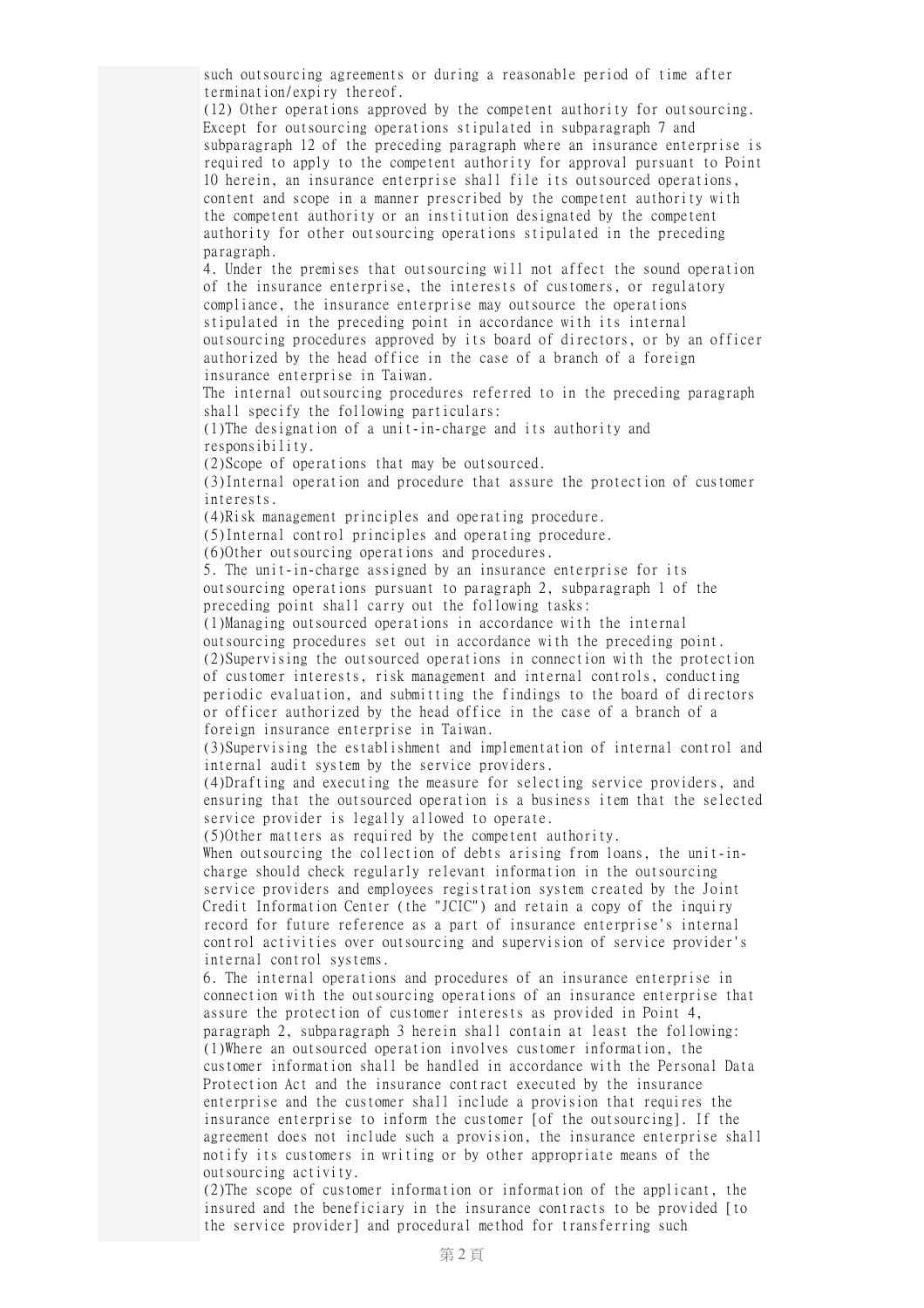information. With respect to the information of the beneficiary, only the basic information of the beneficiary stated in the application form, change of beneficiary, benefit payment and other information that has the beneficiary's written consent (to transfer) may be transferred to the service provider for processing.

(3)Methods for supervising the use, processing and control of aforesaid customer information by the service provider and management mechanism. (4)Procedure and time limit for handling customer dispute in connection of the outsourcing activity; the insurance enterprise should set up a coordination unit that handles customer complaints.

(5)Other necessary actions for the protection of customer interests. An insurance enterprise shall be held equally responsible for its customer as provided by law if an intentional act or negligence of its outsourcing service provider or the employee of the service provider results in damage to customer interests.

7. The risk management principles and operating procedure in connection with the outsourcing operations of an insurance enterprise set out pursuant to Point 4, paragraph 2, subparagraph 4 herein shall contain at least the following:

(1)Establishing a risk and benefit analysis system for the outsourcing operations.

(2)Establishing procedure and management measures sufficient to identify, measure, supervise and control risks associated with outsourcing operations.

(3)Drawing up an emergency response plan.

(4)Other matters as required by the competent authority.

8. The internal control principles and operating procedures in connection with outsourcing operations of an insurance enterprise set out pursuant to Point 4, paragraph 2, subparagraph 5 herein shall contain at least the following:

(1)Drawing up and implementing the operating procedure for supervising and managing the scope of outsourcing.

(2)Incorporating the operating procedure in the preceding subparagraph in the overall internal control and internal audit systems of the insurance enterprise.

(3) The outsourcing of insurance premium collection pursuant to Point 3, paragraph 1, subparagraph 6 herein shall be carried out according to the following rules, and the service provider that collects auto insurance premiums shall deliver the premium payments collected to the insurer within one month from the date of collection:

A. Insurance brokers and agents shall directly deliver the premium payments collected in accordance with Article 32, paragraph 2 of the Regulations Governing Insurance Brokers and Article 31, paragraph 1 of the Regulations Governing Insurance Agents.

B. The insurance enterprise shall follow the Self-Regulatory Rules for Outsourcing the Collection of Premiums or Principal and Interest Payments on Policy Loans by Life Insurance Enterprises or the Self-Regulatory Rules for Outsourcing the Collection of Premiums by Non-life Insurance Enterprises.

(4)Supervising the establishment and implementation of internal control and internal audit system by the service provider.

(5)Other matters as required by the competent authority.

9. An insurance enterprise's outsourcing agreement shall specify at least the following:

(1)The scope of outsourcing and the responsibilities of service provider. (2)A provision requiring the service provider to comply with Point 2 herein.

(3)Management of employees of the service provider assigned to the insurance enterprise.

(4)The service provider is required to carry out internal controls and internal audits in accordance with its standard operating procedures established under the supervision of the insurance enterprise.

(5)Unless with written authorization of the insurance enterprise, the service provider shall not use the name of the insurance enterprise in the course of handling the outsourced items, nor shall the service provider make untruthful advertising.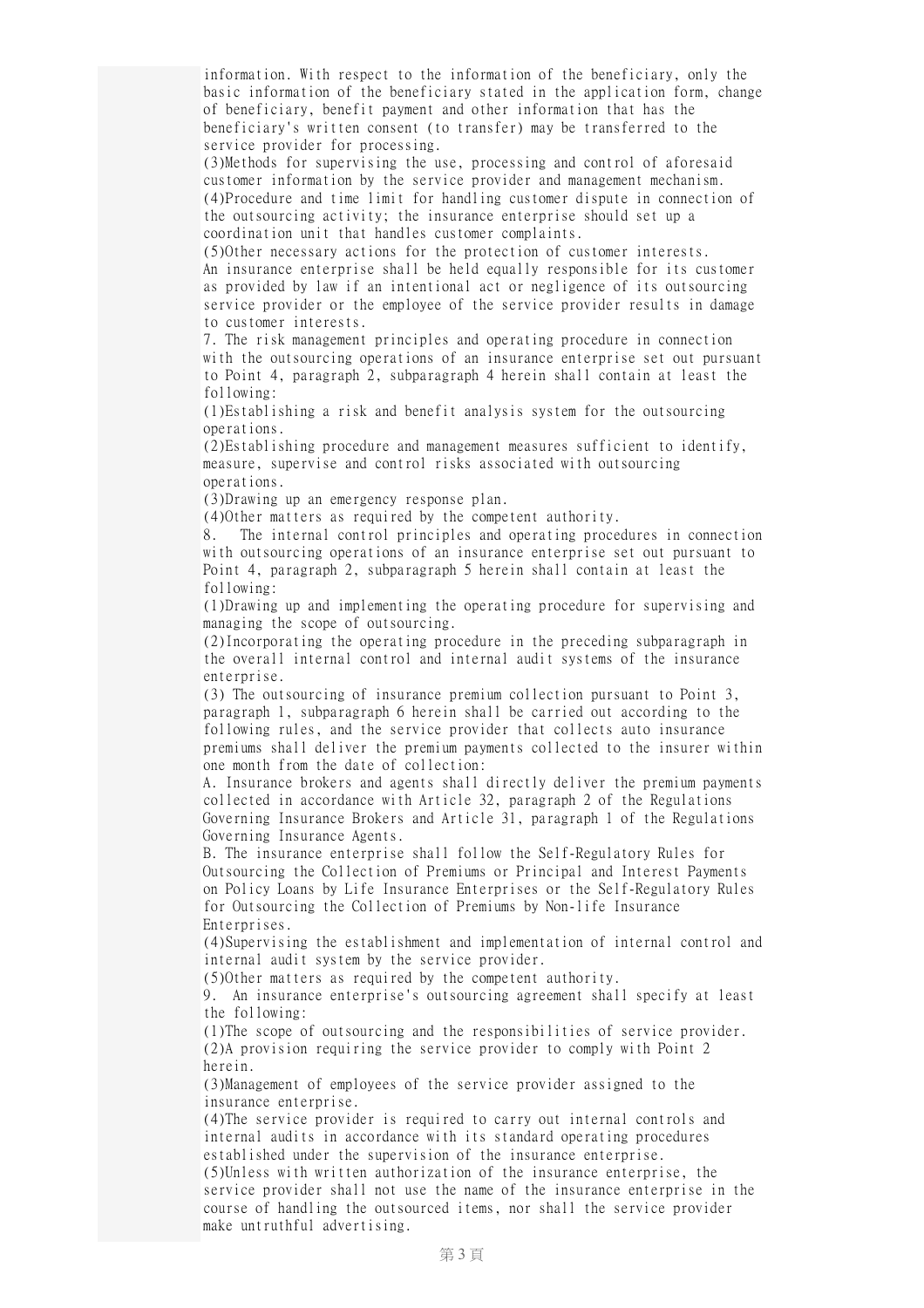(6)Material events that would lead to the termination of outsourcing agreement with the service provider, including a provision on termination or revocation of the agreement if so instructed by the competent authority. (7)The service provider agrees to let the competent authority access relevant data or reports and conduct financial examination with respect to the outsourced items, or provide relevant data or reports within a prescribed time period under the order of the competent authority. (8)Consumer protection, including the confidentiality of customer data and adoption of security measures.

(9)The service provider is required to carry out consumer protection and risk management in accordance with its standard operating procedures established under the supervision of the insurance enterprise. (10) Consumer dispute resolution mechanism, including the timetable and procedure for handling dispute and remedial measures.

(11) Other agreements.

The provisions of subparagraphs 8 through 10 of the preceding paragraph do not apply, provided the outsourcing agreement does not involve the interests or personal information of consumers.

Where the outsourcing agreement does not conform to the provisions in the Directions herein, the insurance enterprise may continue its outsourcing activity under the existing agreement until it expires.

10. If the outsourced operation of an insurance enterprise falls under Point 3, paragraph 1, subparagraph 7 or 12 herein where the approval of the competent authority is required, the insurance enterprise shall apply to the competent authority for approval by submitting the following documents: (1)An outsourcing plan.

(2)Minutes of the board resolution (or a letter of consent signed by an officer authorized by the head office in the case of the branch of a foreign insurance enterprise in Taiwan)

(3)Regulatory compliance statement.

(4)Review form concerning the qualifications of the service provider. (5)Other documents as required by the competent authority.

The outsourcing plan mentioned in the preceding paragraph shall contain at the least the following particulars:

(1)The internal control procedure for outsourcing operation drafted pursuant to Point 4, paragraph 2 herein.

(2)Necessity and compliance analysis of outsourcing for business operations.

(3)Outsourcing process.

(4)Other matters as required by the competent authority.

If an insurance enterprise intends to add new service providers to the outsourced operation specified hereof after approval by the competent authority, it shall apply to the competent authority for approval by submitting required documentation as provided in the first paragraph hereof.

The insurance enterprise shall draw up conducts, practices and collection letters in the outsourced collection process according to the samples prepared by the Non-Life Insurance Association of the Republic of China (referred to as the "Non-Life Insurance Association" hereunder) and Life Insurance Association of the Republic of China (referred to as the "Life Insurance Association" hereunder), and have its legal counsel review the collection letters to make sure they do not violate the Directions herein or other applicable rules and regulations before submitting the same to the competent authority for recordation.

An insurance enterprise shall carry out outsourcing specified in this point after approval by the competent authority in accordance with its internal outsourcing procedures drawn up pursuant to Point 4, paragraph 2 herein and relevant provisions in Points 5 through 8 herein.

11. Before applying to the competent authority for approving the outsourcing of its debt collection operation, an insurance enterprise shall make sure in advance that the appointed service provider meets the following qualification requirements:

(1) The service provider shall be one of the following:

A.A company having registered in accordance with the Company Act or the Business Registration Act and received a document evidencing company registration or business registration issued by the competent authority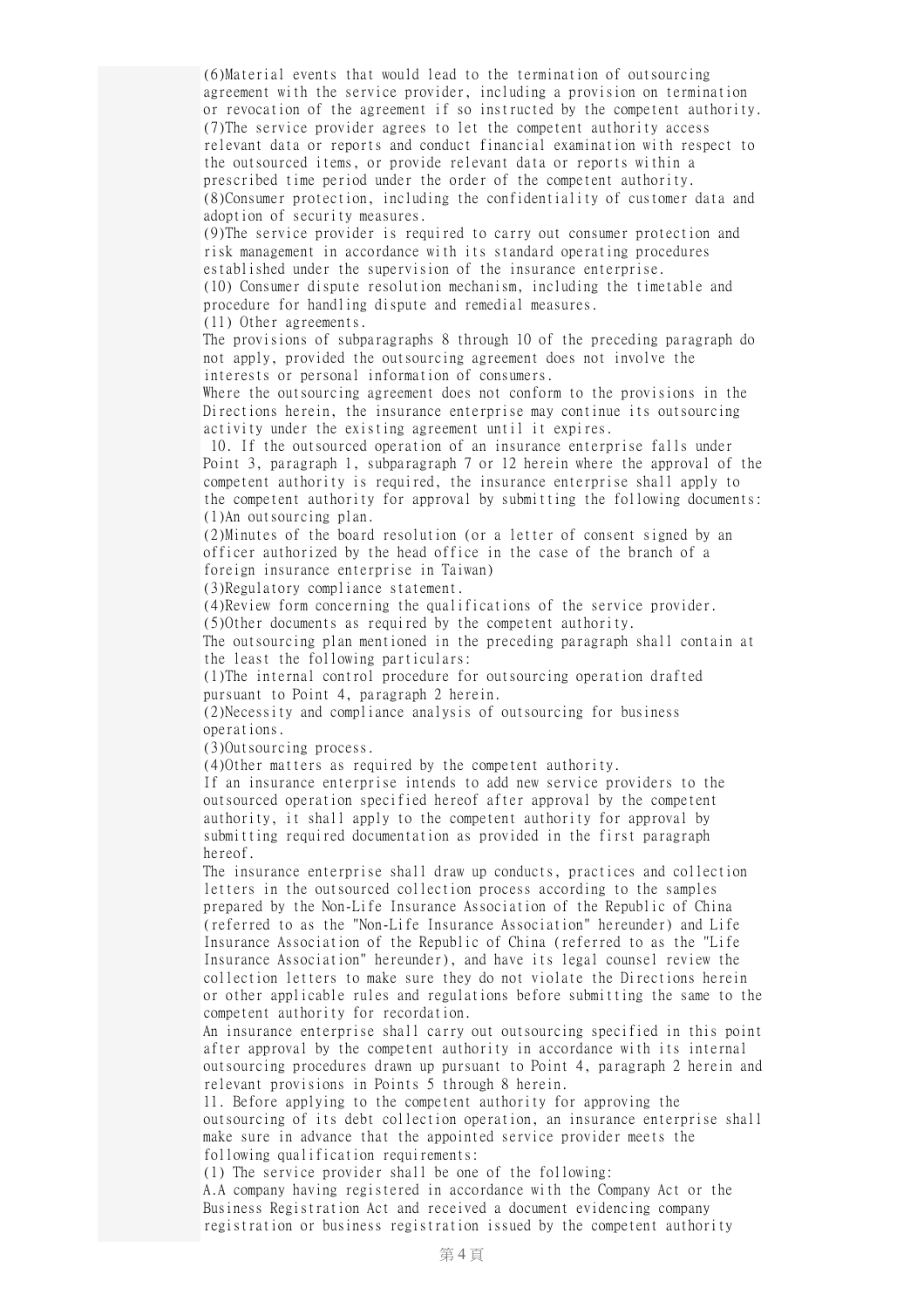that indicates "providing money claim management services to insurance enterprises" in the scope of business.

B.A lawfully established law office.

C.A lawfully established accountants office.

(2)The service provider does not incur accumulated loss or its loss does not exceed one third of its paid-in capital. The preceding provision does not apply if the service provider has incurred loss exceeding one third of its paid-in capital, but has completed the capital increase formalities according to applicable regulations.

(3)The collection personnel of the service provider has completed the training course or passed the examination on collection given by Non-Life/Life Insurance Association or an institution sanctioned by such association and received a credential therefor, and is free of the following situations:

A.Having been convicted under final and unappealable judgment of a crime of violence under the Criminal Code, Organized Crime Act, Anti-Hoodlum Act, or Guns, Ammunition and Knives Control Act, or being wanted for a crime of violence in an ongoing case.

B.Having been adjudicated bankruptcy, and has not had rights and privileges reinstated.

C.Having been denied service by the bills clearing house and rejected status has not yet be removed, or having other poor credit record that is still open.

D.Being legally incompetent or having limited legal capacity or being subject to the order of commencement of assistance and such order has not been revoked.

E.Left his or her job for violation of the Directions herein and the employer financial institution or insurance enterprise has reported the matter to the JCIC.

(4)If the collection personnel of the service provider has not completed the training course or passed the examination on collection given by Non-Life/Life Insurance Association or an institution sanctioned by such association and has not received a credential therefor, said personnel shall remedy the situation within two months after taking the post. (5)The responsible person of the service provider shall be free of the situations described in the subparagraphs under Article 3, paragraph 1 of the Regulations Governing Required Qualifications for Responsible Persons of Insurance Enterprises other than subparagraph 13 therein, and shall issue a statement therefor.

(6)A service provider should be equipped with complete computer facilities necessary for the handling of outsourced items, and the telephones of its relevant personnel should come with a recording system where the recording may be accessed instantly in coordination with the computer system for the purposes of audit or verification in case of a dispute. All phone conversations and field visits of the collection personnel shall be recorded with a copy made and retained for at least six months. The service provider shall not delete or alter its recording record.

12. An insurance enterprise shall conduct regular and unscheduled audit and supervision of the debt collection operation of its service provide to ensure compliance with the following provisions:

(1)A debt collector shall not use violence, intimidation, coercion, verbal abuse, harassment, sham, or false, deceptive or misleading representation against the debtor or any third party, or engage in other illicit debt collection practices that invade the privacy of the debtor.

(2)A debtor collector shall not use harassing means that disrupts the regular living conditions, schooling, work, business or the life of others in the debt collection process.

(3)A debt collector may engage in debt collection from 7:00AM to 10:00PM, unless it is otherwise agreed by the debtor.

(4)A debt collector shall not by any means collect debt by harassing or from a third party.

(5)A debt collector communicating with a third party for the purpose of acquiring the location information about the debtor shall identify himself and state that his purpose is to obtain contact information of the debtor. If so requested by said third party, the debt collector should identify the outsourcing insurance enterprise, and the name of his employer. A debtor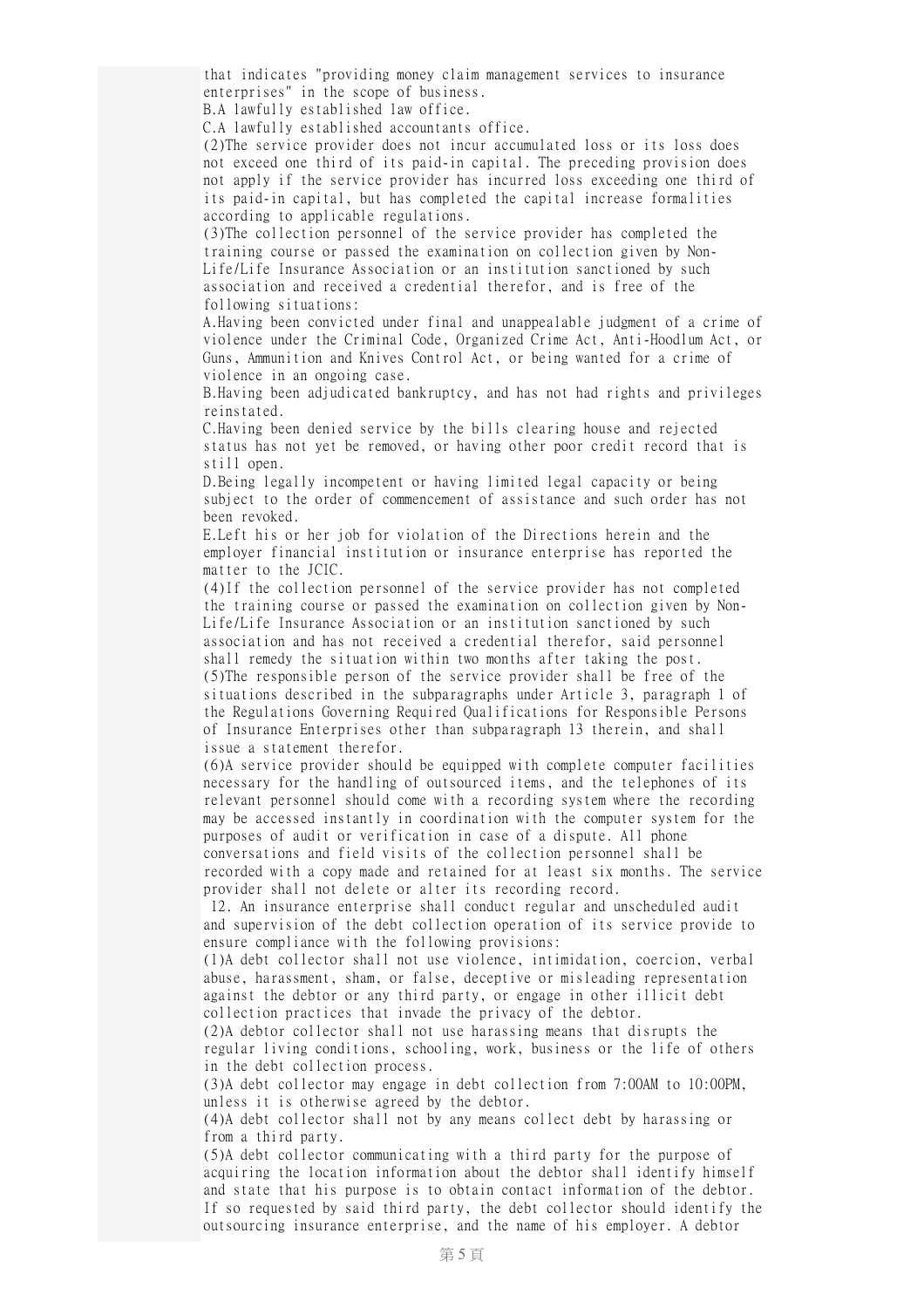collection shall also present a letter of authorization when making field visit.

(6)The service provider or its employees shall not collect payment or any fees from the debtor or any third party for the debt collection work, unless the service provider is collecting withheld salary under a court order for an action in which the service provider is a litigation agent on behalf of the insurance enterprise and has the consent of the insurance enterprise to collect the withheld salary of debtor.

(7)The service provider personnel shall wear ID badge in field visits and record the entire conservation with the debtor or related parties in the course of visit. Unless with the consent of the debtor, the service provider personnel may not at his own discretion enter the residence of the debtor by any means.

Any of the following practices is deemed a false, deceptive or misleading representation mentioned in subparagraph 1 of the preceding paragraph: (1)False representation or implication that nonpayment of debt will result in the arrest, detainment or other criminal disposition against the debtor. (2)Informing the debtor that his property will be seized while such property is not subject to seizure according to law.

(3)Collecting fees from the debtor other than the amount of debt owed or collecting fees not claimable under the law.

(4)False representation that nonpayment of debt will result in a court action of arrest, garnishment, seizure or auction.

Any of the following practices is deemed as using harassing means that disrupts the regular living conditions, work, business or the life of others mentioned in subparagraph 2 of paragraph 1 hereof:

(1)Repeatedly or during non-collection hours using telephone, fax, short message, e-mail or other communication means, or visiting the debtor's residence, school, work, or business location or other places to collect debt.

(2)Using post cards for collection or using any language, symbols or other means on the envelope of collection letter that could reveal the debt situation or other private information of the debtor to third parties. The preceding provision does not apply to the name of company.

(3)Using bulletin, signboards or other similar methods that reveals the debt situation or other private information of the debtor to third parties. 13.The outsourcing agreement on debt collection operation entered by an insurance enterprise and a collection agency shall contain at least the following in addition to complying with the provisions in Point 10 herein: (1)The work guidelines of the service provider shall include conduct and practices prohibited as provided in the preceding point and standards for dismissing or punishing violating employees.

(2)Subcontracting the debt collection work by service provider is prohibited.

(3)The service provider should report the handling of debt collection or customer complaint to the outsourcing insurance enterprise regularly or as needed; when there are situations where the service provider or its employees violate applicable laws and regulations in its internal management or collection operation, the service provider shall immediately report the event to the insurance enterprise.

(4)When recruiting personnel for the purpose of providing outsourcing service for the collection of debts arising from loans, the service provider shall obtain the written consent of the employee permitting the outsourcing insurance enterprise and JCIC to collect, process and use his personal data.

(5) When providing outsourcing service for the collection of debts arising from loans, the service provider shall provide the insurance enterprise with information of departed employee who leaves job due to violation of any subparagraph under Point 12, paragraph 1 herein for posting with JCIC. The posted information shall include:

A.Basic data of the departed employee.

B.Date of departure.

C.Reasons for departure.

(6)When outsourcing the collection of debts arising from loans to a service provider, an insurance enterprise shall submit the basic information of said service provider to JCIC. The service provider shall agree that the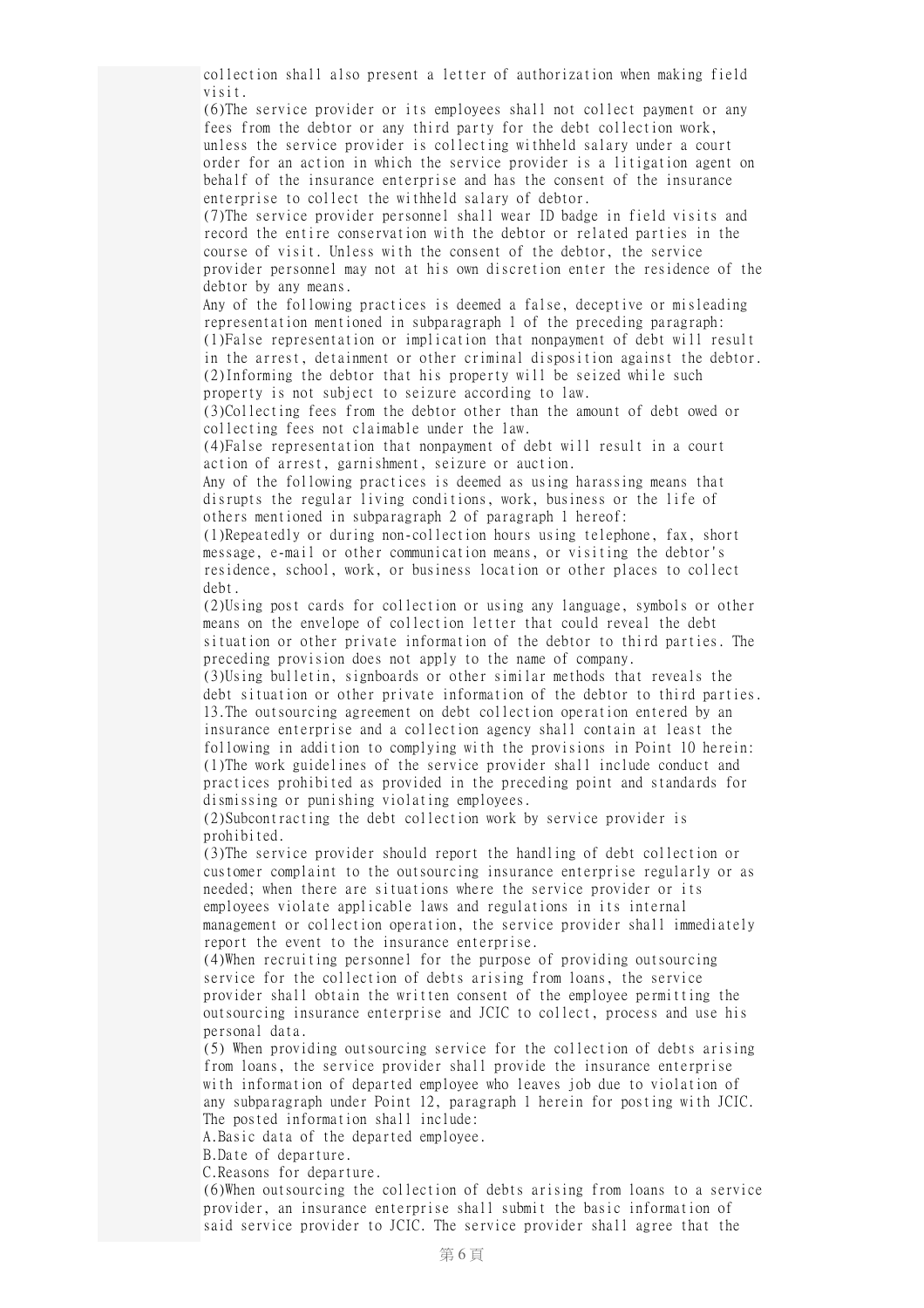outsourcing insurance enterprise may submit the information on termination of outsourcing agreement due to violation of the Directions herein by the service provider to JCIC for posting. The posted information shall include: A.Basic information of the service provider.

B.Date of agreement execution and date of its termination.

C.Reasons for violation of the Directions herein.

14. An insurance enterprise shall comply with the following provisions in outsourcing its debt collection operation:

(1)The insurance enterprise shall heed the complaints made by the debtor or any third party regarding the practices of outsourced service provider in the collection of debt arising from loans and check the relevant information in the outsourcing service providers and employees registration system created by the JCIC in a regular and timely manner; when there are material incidents under which the service provider should dismiss its unfit employee pursuant to the outsourcing agreement or the insurance enterprise should terminate the outsourcing agreement with the service provider, the insurance enterprise shall take actions in accordance with the Directions herein and the outsourcing agreement.

(2)If the service provider or any of its employees that provides outsourcing service for the collection of debts arising from loans, has been reported to the JCIC by other insurance enterprises pursuant to Point 13, subparagraphs 5 and 6 herein, but the incident is not significant enough as grounds for termination of outsourcing agreement, the insurance enterprise should step up the frequency and scope of audit for the service provider.

(3)Where the service provider has engaged in practice that violates a subparagraph under Point 12, paragraph 1 herein and makes it unacceptable to the debtor and the debtor contacts the insurance enterprise directly to negotiate the settlement of debt, the insurance enterprise shall accept the request of the debtor and actively handle the matter.

(4)Where the insurance enterprise finds that its service provider or any of its employees resorts to violence, coercion or intimation in the collection process, it should report the matter to law enforcement agency.

(5)The insurance enterprise shall not give information on people who do not have legal obligation in the performance of debt to its service provider. (6)Prior to outsourcing its collection operation to a service provider, the insurance enterprise shall send the debtors a written notice, informing them of the name of service provider, amount of debt owed, the duration of retaining collection recording record, telephone number (of the insurance enterprise) for making a complaint, and practices prohibited as provided in the subparagraphs under Point 12, paragraph 1 herein.

(7)The insurance enterprise should make public the basic information of its service provider at its business places and on its website to make it convenient for debtors to check the relevant information of the collection agency.

15.Where the service provider providing debt collection service for an insurance enterprise is referred to the law enforcement agency due to alleged use of violence in the collection process, the insurance enterprise may terminate its outsourcing agreement in view of the severity of the case, and must terminate the outsourcing immediately provided the service provider is indicted.

Where a service provider does not meet the qualification requirements set forth in Point 11 herein, or violates any of the subparagraphs under Point 12, paragraph 1 herein, or violates other laws and regulations, the competent authority may, depending on the severity of the case, instruct the outsourcing insurance enterprise to terminate the outsourcing pursuant to the outsourcing agreement, request the service provider to make improvement within a given period of time, or suspend the outsourcing until the agency (institution) relevant to the qualification or practice of the service provider deems that it has made improvement.

Where an insurance enterprise violates the Directions herein in the outsourcing of its debt collection operation, the competent authority may, depending on the severity of the case, order the insurance enterprise to make improvement within a given time period, or suspend or revoke the permission allowing the insurance enterprise to outsource its debt collection operation.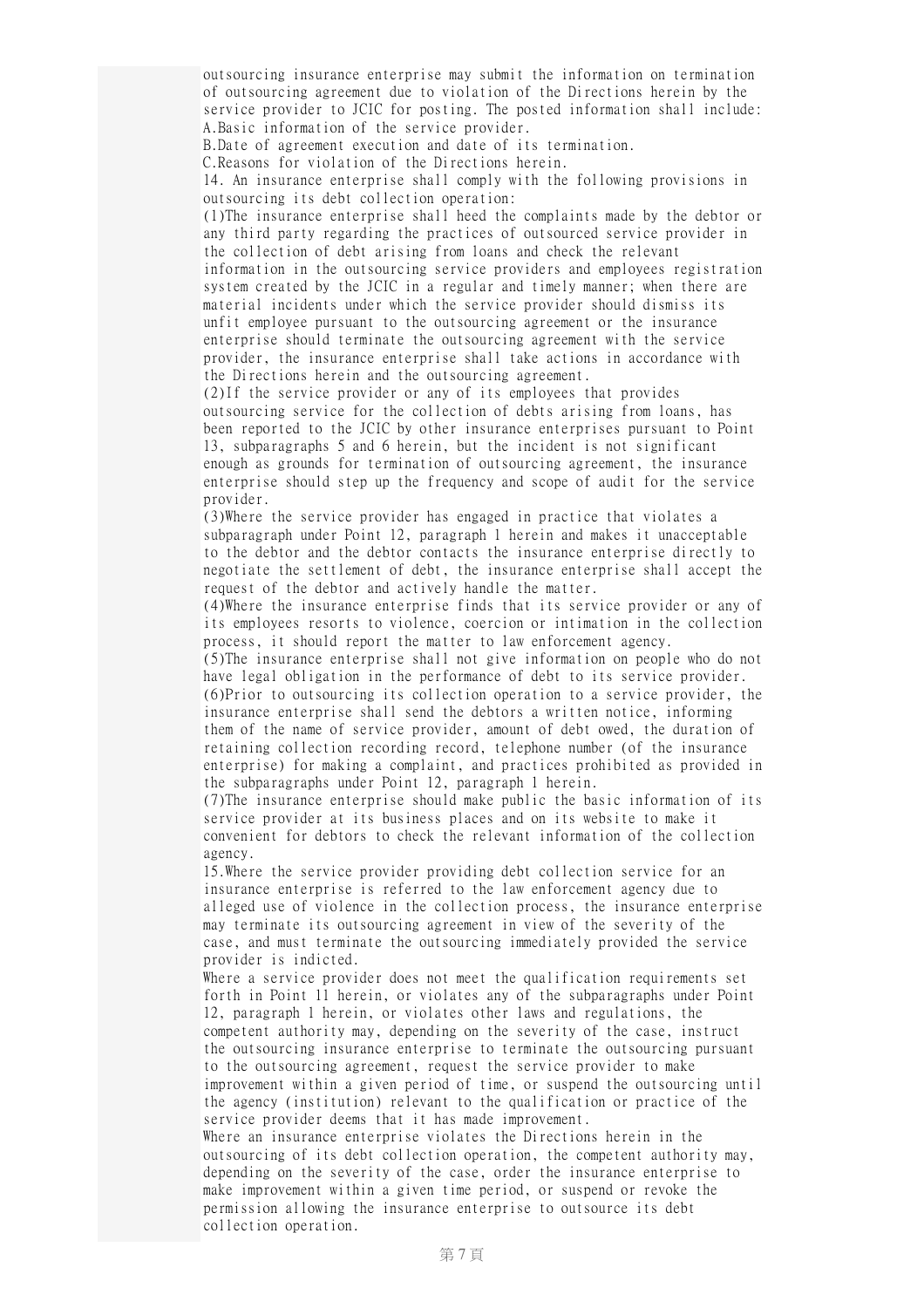16.An insurance enterprise shall submit the following documents to the competent authority for approval before outsourcing its operations to offshore service providers:

(1) A written confirmation from the foreign competent authority at where the service provider is located, which shall contain the following: A. Said competent authority is aware of the matter and agrees to the performance of services for outsourced items by the service provider. B. Said competent authority agrees that the competent authority in Taiwan may require the service provider to provide relevant information on outsourced items.

C. Said competent authority allows the competent authority in Taiwan and the outsourcing insurance enterprise to conduct necessary examination of the outsourced items.

D. Said competent authority will inform the competent authority in Taiwan in advance if it plans to examine the outsourced items.

E. Said competent authority agrees not to obtain the information of customers in Taiwan, and will inform the competent authority in Taiwan in advance if it must obtain such information for the purpose of performing its supervisory authority.

(2) Internal outsourcing procedures established pursuant to Point 4, paragraph 2 herein.

(3) Minutes of the meeting of the board of directors indicating the resolution (on outsourcing) adopted; for branches of foreign insurance companies in Taiwan, a letter of consent signed by an officer authorized by the head office.

(4) The necessity and compliance analysis of outsourcing of business operations, including evaluation of compliance with consumer data protection related regulations by the service provider.

(5) Description of measures for the protection of policyholder data and whether policyholders have given their consent to the outsourcing to ensure the quality of outsourcing service and the interests of customers.

(6) For branches of foreign insurance companies in Taiwan, a letter of undertaking from the head office or the regional headquarters authorized by the head office regarding data access, security management and compliance with the supervisory requirements in Taiwan.

Where an insurance enterprise is unable to obtain the written confirmation from the insurance competent authority at where the service provider is located as mentioned in subparagraph 1 of the preceding paragraph, it shall submit the following documents:

(1) A letter of consent from the service provider, agreeing that where necessary, a person designated by the insurance enterprise may examine the outsourced items; the aforementioned designated person may also be assigned by the competent authority in Taiwan at the expense of the insurance enterprise.

(2) Review report on the internal control systems and relevant operating procedures of the service provider.

(3) An opinion letter that the level of policyholder data protection provided at where the service provider is located is not inferior to that provided by the laws in Taiwan.

(4) The CPA-audited and certified financial report of the service provider for the most recent period.

(5) A statement from the service provider that it has been free of incident of employee fraud, information or communication security breach or other incidents that result in damage to the interests of customers or adversely affect sound operations of the company for the last three years. Branches of foreign insurance companies in Taiwan that outsource their operations to their head office or other overseas branches for internal division of labor purpose shall apply for prior approval in accordance with the preceding two paragraphs.

When the competent authority at where the service provider is located requests the provision of information on policyholders in Taiwan, the insurance enterprise shall first inform the competent authority in Taiwan and obtain consent therefrom before providing such information.

A domestic insurance enterprise that meets the qualification requirements may, after submitting the documents mentioned in paragraph 1 and paragraph 2 hereof along with the following documents to the competent authority and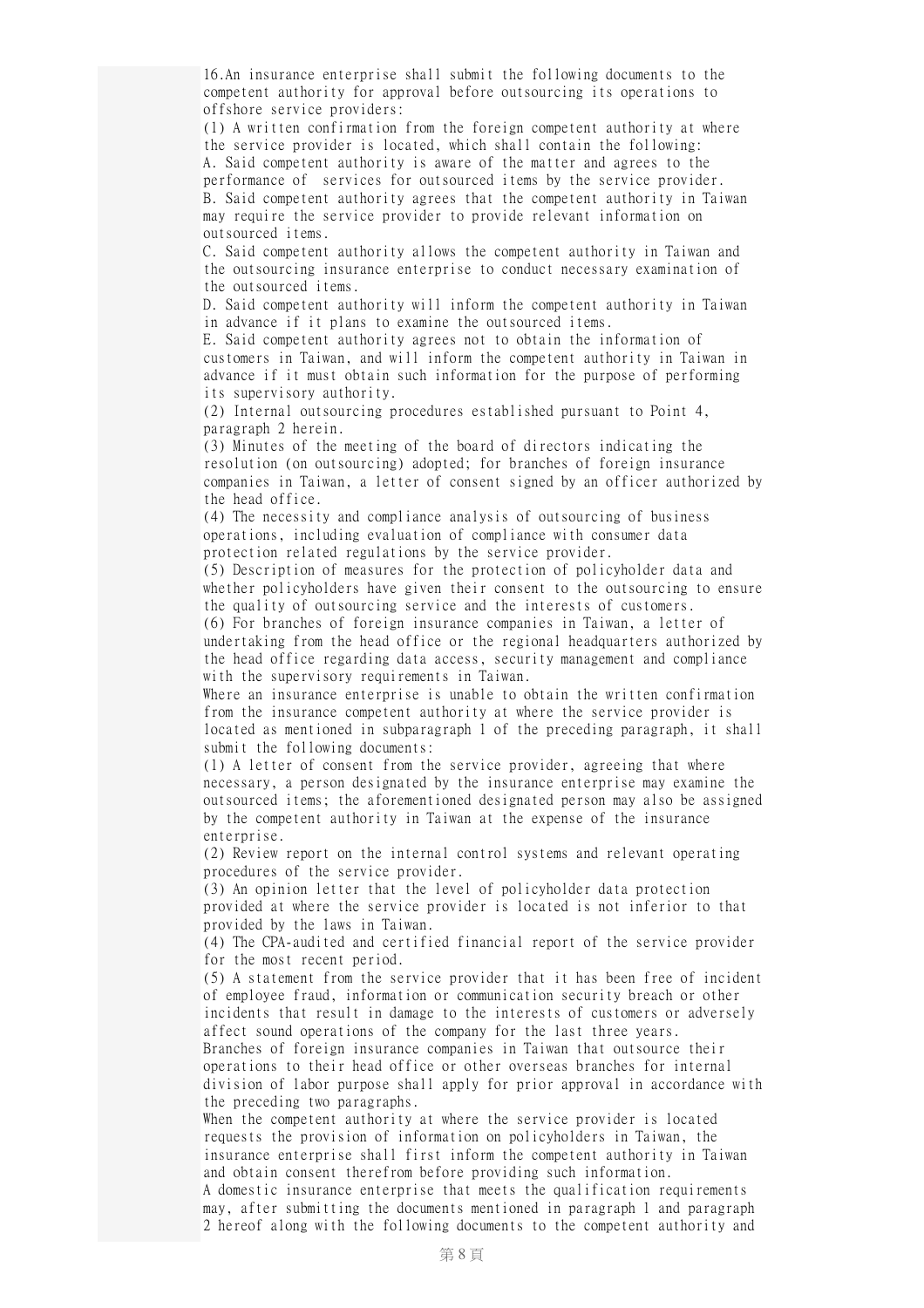obtaining approval therefrom, outsource the operations of data entry, processing and output of information system related to retail policyholders to an offshore service provider:

(1) An inspection report issued by an independent third party specializing in information technology that the level of security for the offshore information system is not less than that required of non-life (life) insurance enterprises according to the self-regulatory rules. (2) A contingency plan in the event the offshore information system becomes unable to provide services, and an assessment report issued by an independent third party specializing in information technology indicating that such plan meets the following requirements:

A. It ensures restoration to normal operations regarding policy loan, claim payment and other claim services (including overseas emergency assistance) for existing policyholders within four (4) hours after an incident of service breakdown of the offshore information system and that proper management of financial and business risks will be maintained. B. If it is determined that the offshore information system cannot restore service in a short period of time due to a natural disaster, event, the insurance enterprise shall ensure restoration to normal operation for its major businesses in Taiwan within seven (7) days after the occurrence of the event through the activation of backup system, installation of

(temporary) information server or other means.

(3) A plan for routine supervision mechanism, which includes: A. Setting up a management unit or committee in charge of supervising the offshore outsourcing of information operations, which shall comprise supervisory personnel for compliance, internal audit, operational risk management and information management to carry out routine supervision effectively.

B. Mechanism for outsourcing of routine operations, including the checking of policyholder data access, setting of system access authority and nonroutine operations; the plan shall describe in details the management operations, methods, processes and deficiency handling mechanism. (4) An evaluation report on cost benefit analysis and reasonableness of expense allocation within the group that has been approved by the board of directors.

The qualification requirements referred to in the preceding paragraph means that a domestic insurance enterprise meets the following requirements: (1) Not having been subject to sanction by the competent authority due to violation of insurance regulations in the past year, or having made concrete improvements over the violation as recognized by the competent authority;

(2) All deficiencies as pointed out by the competent authority before the end of year preceding application have been effectively remedied; and (3) Not having any major breach of information security that is not yet remedied in the past year.

A domestic insurance company that has outsourced its operations of data entry, processing, and output of information system related to retail policyholders to an offshore service provider prior to implementation of the amendment to the Directions, shall apply to the competent authority in accordance with the preceding two paragraphs within one year from the date the amendment is implemented.

If a domestic insurance enterprise that filed an application in accordance with paragraphs 5 and 6 hereof during the aforementioned period and the application was duly rejected by the competent authority, the insurance enterprise shall repatriate the operations of data entry, processing and output of information system related to retail policyholder within two years after the expiration of the aforementioned period.

17. An insurance enterprise that plans to outsource its operations to offshore service providers shall comply with the following provisions: (1)The insurance enterprise shall understand and grasp fully the use, processing and control of policyholder information by the service provider. (2) The insurance enterprise shall furnish only necessary policyholder information that is directly related to the outsourced items to the service provider.

(3) The insurance enterprise shall require the service provider to observe the following: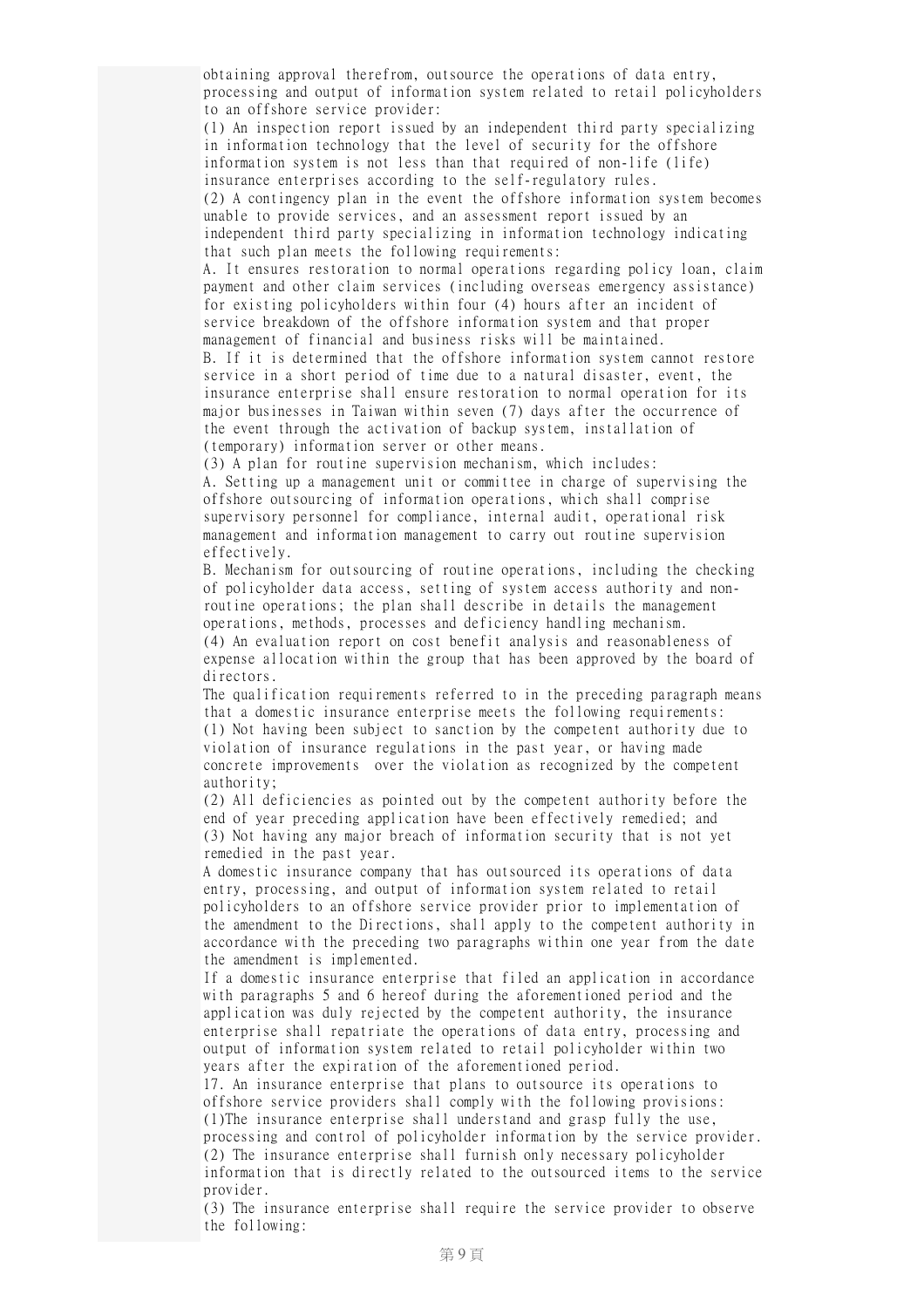A.The policyholder information of the insurance enterprise shall only be used and processed within the scope of outsourced items by authorized persons of the service provider.

B.The policyholder information of the insurance enterprise shall be clearly segregated from those of the service provider and other outsourcing institutions.

C.The policyholder information of the insurance enterprise processed by the service provider shall be readily provided to the competent authority and the insurance enterprise when needed.

(4) The insurance enterprise shall conduct regular and unscheduled audits and supervision of the use, processing and control of policyholder information by the service provider; relevant audit matters may be assigned to external auditors. The branch of a foreign insurance enterprise in Taiwan may designate the auditing unit of its head office or regional headquarters to handle the matters and the auditing unit shall provide the branch in Taiwan with an audit report.

The branch of a foreign insurance enterprise in Taiwan that outsources its operations to its head office or other overseas branches for internal division of labor purpose shall handle the matters in accordance with the preceding paragraph.

A domestic insurance enterprise that outsources the operations of data entry, processing, and output of information system related to retail policyholders to an offshore service provider shall observe the following rules in addition to the provisions in paragraph 1, subparagraphs 1 to 3 hereof:

(1) The insurance enterprise shall assure that the use, processing and control of policyholder information by the service provider comply with the Personal Information Protection Act with complete audit records retained and shall include the compliance matters in the key audit items.

(2) The insurance enterprise shall periodically evaluate cost benefit and the reasonableness of expense allocation within the group, and submit the report thereon to its board of directors for approval.

(3) The standards for security testing of information system adopted by the domestic insurance enterprise shall not be inferior to those set forth by the competent authority or the Non-life Insurance Association and the Life Insurance Association.

(4) The domestic insurance enterprise shall conduct at least one routine audit and one special audit annually. The aforementioned audits may be performed by an independent third party specializing in information technology.

(5) The domestic insurance enterprise shall file the annual audit report of its offshore outsourcing operation with the competent authority by the end of each year after the report has been presented to its board of directors. (6) In the event the offshore information system becomes unable to provide services which impairs the interests of policyholders or affects the sound business operation of the insurance enterprise, the insurance enterprise shall promptly notify the competent authority, and shall submit a detailed report regarding the incident or subsequent actions taken within one week after the event.

(7) The cumulative time of service interruption of the offshore information system used by a domestic insurance enterprise shall not exceed 4 hours in a year, provided that the incidents keep the insurance enterprise from providing policy loan, claim payment and other claim services (including overseas emergency assistance) for existing policyholders.

When a domestic insurance enterprise outsources the operations of data entry, processing, and output of information system related to retail policyholders to an offshore service provider and the service provider has an incident of service interruption, or violates the provisions in paragraph 1, subparagraph 3 hereof, or other regulations, the competent authority may, in view of the severity of situation, notify the domestic insurance enterprise to terminate the outsourcing according to the outsourcing agreement, or to ask the service provider to make improvement within a given time period, or to temporarily suspend the outsourcing until the service provider has made confirmed improvement. The domestic insurance enterprise shall stipulate in the outsourcing agreement matters to be performed by the service provider regarding system relocation when so